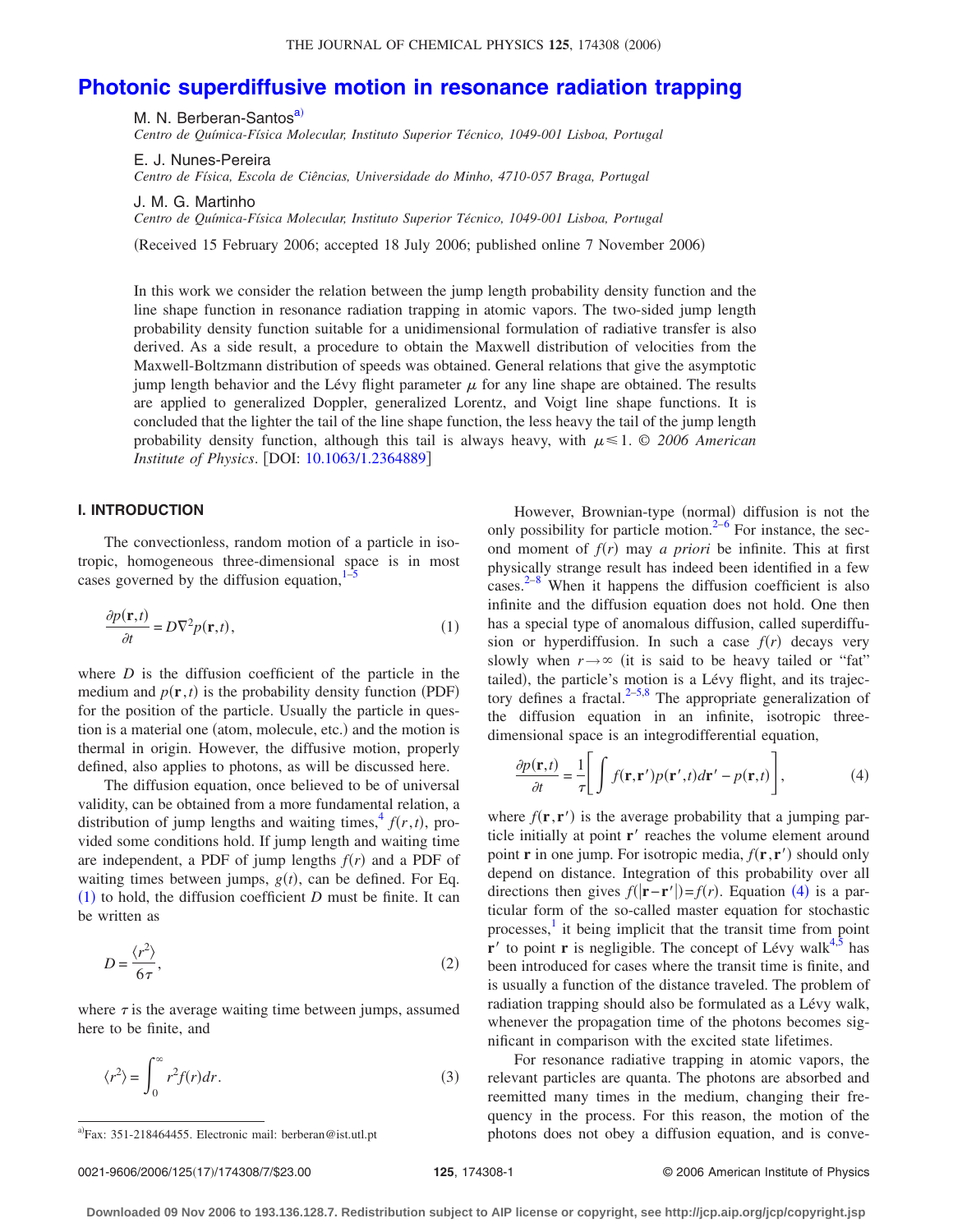niently described instead by the above integrodifferential equation, called in this context the Holstein-Biberman equation. $9-11$  In the case of complete frequency redistribution, i.e., when the frequency of the emitted photon is independent of the frequency of the previously absorbed photon, the jump length PDF can be written as  $8^{\circ}$ 

<span id="page-1-0"></span>
$$
f(r) = \int_{-\infty}^{\infty} \Phi(x)^2 e^{-\Phi(x)r} dx,
$$
 (5)

where  $r$  is a dimensionless distance,  $x$  is a renormalized frequency, and  $\Phi(x)$  is the spectral line shape function (normalized absorption and emission spectra, so that  $\int_{-\infty}^{+\infty} \Phi(x) dx = 1$ of the resonance line in question. Complete frequency redistribution applies whenever the collision frequency is higher than the emission rate, so that the momentum of an emitting atom is uncorrelated with the momentum it had previously while absorbing the exciting photon. This is the case in most laboratory experiments, where the propagation time of the photons is also negligible in comparison with the excited state lifetimes.

Superdiffusivity is a consequence of the heavy-tailed nature of  $f(r)$ . The flight of the particles is superdiffusive whenever for large *r*,

$$
f(r) \sim r^{-(1+\mu)},\tag{6}
$$

<span id="page-1-2"></span>with  $\mu \le 2$ .<sup>2–[6](#page-6-4)</sup> This parameter must also obey  $\mu$  > 0 owing to the normalization of  $f(r)$ . Note that for  $\mu \leq 1$  the first moment  $\langle r \rangle$  is also infinite. One-sided (i.e., defined for  $r \ge 0$ only) Lévy distributions imply<sup>2</sup>  $\mu \le 1$ .

A powerful alternative formulation of the diffusion problem that encompasses the ordinary diffusion equation Eq.  $(1)$  $(1)$  $(1)$ ] is the bifractional diffusion equation, which contains a generalized diffusion coefficient and can be solved by the methods of fractional calculus. $4-6$  $4-6$  For the present case, in particular, it follows that the characteristic distance traveled,  $r_c(t)$ , appropriately defined in order to remain finite,<sup>4,[5](#page-6-1)</sup> scales with time  $as^{4-6}$ 

<span id="page-1-5"></span>
$$
r_c(t) \sim t^{1/\mu}.\tag{7}
$$

For normal diffusion  $\mu$ =2.

It was previously argued<sup>7</sup> and later demonstrated<sup>8</sup> that the motion of the photons was superdiffusive in the case of Doppler (or Gaussian) and Lorentz (or Cauchy) spectral line shapes,

<span id="page-1-4"></span>
$$
\Phi_D(x) = \frac{1}{\sqrt{\pi}} e^{-x^2},\tag{8}
$$

<span id="page-1-3"></span>
$$
\Phi_L(x) = \frac{1}{\pi} \frac{1}{1 + x^2}.
$$
\n(9)

The respective Lévy parameters, obtained by means of *ad hoc* arguments,<sup>8</sup> are  $\mu = 1$  and  $\mu = \frac{1}{2}$ . In this way, the Doppler line shape corresponds to the so-called ballistic case,  $\frac{4}{r_c}(t)$  $\sim t$ , and the Lorentz line shape leads to an extreme case of superdiffusive behavior, with  $r_c(t) \sim t^2$ .

In this work we introduce a distribution of effective opacities  $H(k)$  (Sec. II) and then derive general relations that give the asymptotic behavior of the one-sided jump length

PDF  $f(r)$  and the Lévy parameter  $\mu$  for any given line shape  $\Phi(x)$  (Sec. III). The moments of the jump length PDF are evaluated in Sec. IV. The two-sided jump length PDF  $g(z)$ along an arbitrary axis is next derived (Sec. V). Finally, the results are applied to generalized Doppler, generalized Lorentz, and Voigt line shape functions (Sec. VI). The main conclusions are summarized in Sec. VII.

#### **II. DISTRIBUTION OF EFFECTIVE LINE OPACITIES**

The jump length PDF in Eq.  $(5)$  $(5)$  $(5)$  is written in terms of the dimensionless distance *r*, given by  $r = n\sigma_0 l/\Phi(0)$ , where *n* is the number density of particles, assumed to be homogeneously distributed,  $\sigma_0$  is the particle's center-of-line absorption cross section, and *l* is the path length. Parameter *r* is therefore proportional to the center-of-line opacity  $k_0$  (also called center-of-line optical depth), which is given by  $k_0$  $=n\sigma_0 l$ . The opacity for any other frequency is given by  $k(x) = n\sigma_0 \Phi(x)l$ . The dimensionless distance used here needs to be translated into physical distances for actual systems and it is therefore useful to estimate orders of magnitude for the quantities involved. Number densities for neutral vapors and plasmas fall approximately in the range of  $10^8 - 10^{18}$  cm<sup>-3</sup>. Using a resonance center-of-line absorption cross section of  $10^{-13}$  cm<sup>2</sup> and for a number density of  $10^{16}$  cm<sup>-3</sup>, dimensionless distances between  $0.1$  and  $10<sup>3</sup>$  correspond to path lengths from 0.5  $\mu$ m to 5 mm. On the other hand, considering an average value of  $10^5$  cm<sup>-3</sup> for interstellar space conditions and using an absorption cross section of  $10^{-9}$  cm<sup>2</sup>, the  $0.1-10<sup>3</sup>$  range of dimensionless distances now translates into path lengths from 5 m to 50 km.

It is convenient to rewrite Eq.  $(5)$  $(5)$  $(5)$  in the following form:

<span id="page-1-1"></span>
$$
f(r) = \int_0^\infty H(k)(ke^{-kr})dk,
$$
\n(10)

where  $H(k)$  is a PDF of effective line opacities. When the effective opacity distribution is a delta function, it follows from Eq. ([10](#page-1-1)) that the jump length PDF is exponential. This is the case for monochromatic radiation. However, real spectral line shape functions imply the existence of photons with a wide range of frequencies, hence broad distributions of opacities.

In the general case, the  $H(k)$  PDF can be related to the line shape  $\Phi(x)$  function by means of Eq. ([5](#page-1-0)). In fact, it follows from Eq.  $(10)$  $(10)$  $(10)$  that  $kH(k)$  is the inverse Laplace transform of  $f(r)$ , given in turn by Eq.  $(5)$  $(5)$  $(5)$ . Application of the real inversion formula for the Laplace transform (with parameter  $c=0,$ <sup>[12](#page-6-9)</sup>

$$
kH(k) = \frac{1}{\pi} \int_0^\infty \left[ \text{Re}[f(i\omega)] \cos(k\omega) - \text{Im}[f(i\omega)] \sin(k\omega) \right] d\omega,
$$
\n(11)

gives

$$
H(k) = \frac{1}{k} \int_{-\infty}^{\infty} \Phi(x)^2 \delta[k - \Phi(x)] dx,
$$
 (12)

and, assuming a symmetric line shape,

**Downloaded 09 Nov 2006 to 193.136.128.7. Redistribution subject to AIP license or copyright, see http://jcp.aip.org/jcp/copyright.jsp**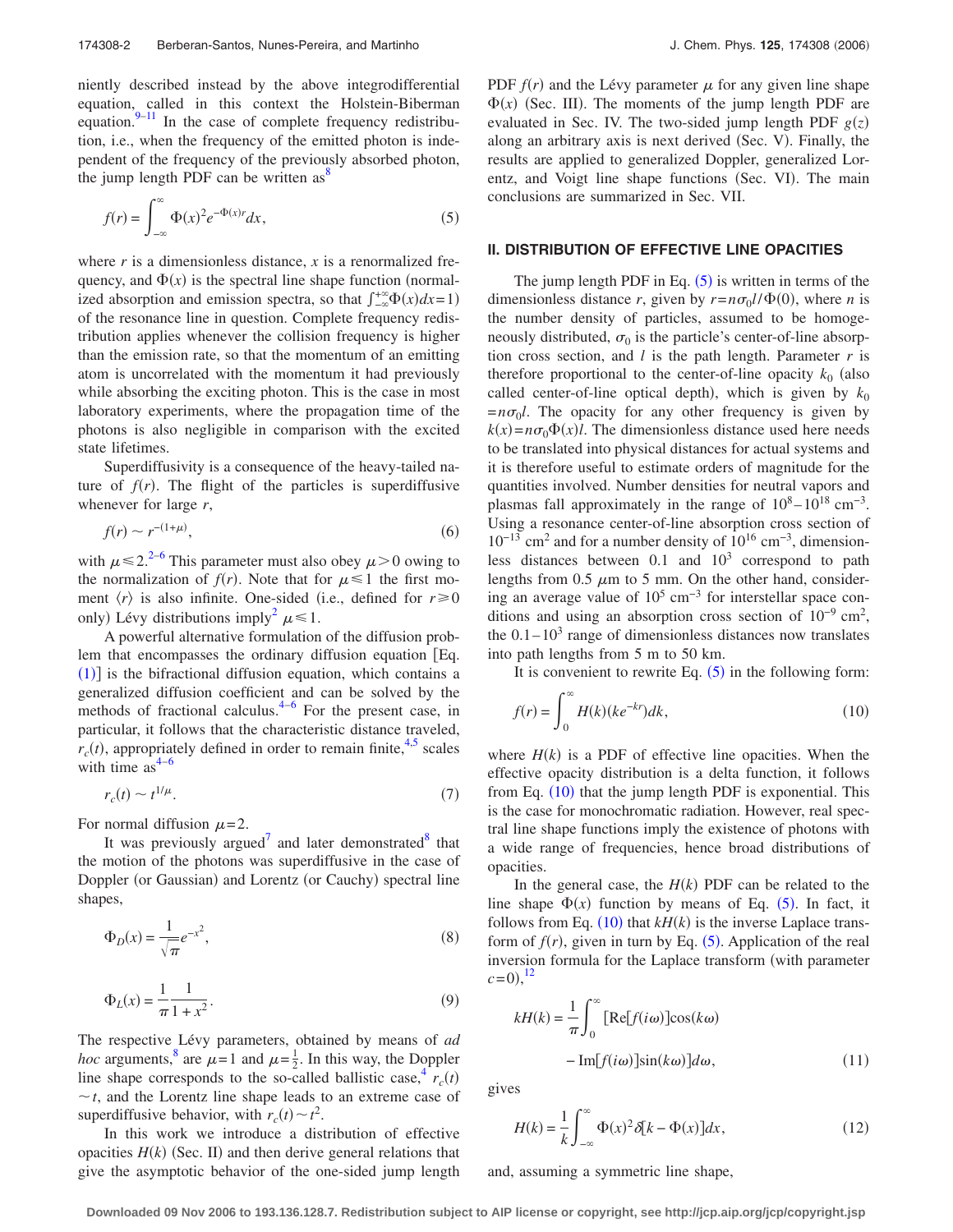<span id="page-2-0"></span>
$$
H(k) = \frac{2}{k} \int_0^\infty \Phi(x)^2 \delta[k - \Phi(x)] dx.
$$
 (13)

<span id="page-2-1"></span>Making the change of variable  $y = \Phi(x)$ , Eq. ([13](#page-2-0)) becomes

$$
H(k) = -\frac{2}{k} \int_0^{\Phi(0)} y^2 \Psi'(y) \delta(y - k) dy,
$$
 (14)

it being assumed that  $\Phi(x)$  is nonzero for all *x*, and where  $\Psi(y)$  is the inverse function of  $\Phi(x)$ ,  $\Psi(y) = \Phi^{-1}(y)$ . Equation  $(14)$  $(14)$  $(14)$  can be rewritten as

<span id="page-2-2"></span>
$$
H(k) = \begin{cases} -2k\Psi'(k) & \text{if } k < \Phi(0) \\ 0 & \text{if } k \ge \Phi(0). \end{cases}
$$
 (15)

This equation explicitly relates the distribution of effective opacities with the line shape function. It will be next used (Sec. III) to study the asymptotic behavior of the jump length PDF and will be applied in Sec. VI to several specific line shapes.

# **III. ASYMPTOTIC BEHAVIOR OF THE JUMP LENGTH PDF**

Using Eq.  $(15)$  $(15)$  $(15)$ , Eq.  $(5)$  $(5)$  $(5)$  becomes

<span id="page-2-3"></span>
$$
f(r) = -2 \int_0^{\Phi(0)} k^2 \Psi'(k) e^{-kr} dk.
$$
 (16)

In order to obtain the asymptotic behavior of  $f(r)$  for large  $r$ , it is convenient to perform the change of variable *y*=*kr*,

$$
f(r) = -2r^{-3} \int_0^{\Phi(0)r} y^2 \Psi'(y/r) e^{-y} dy.
$$
 (17)

In this way, the asymptotic behavior of  $f(r)$  for large  $r$  is

$$
f(r) \sim r^{-3} \int_0^\infty y^2 \Psi'(y/r) e^{-y} dy.
$$
 (18)

Integration by parts of Eq.  $(16)$  $(16)$  $(16)$  leads to

$$
f(r) = 2 \int_0^{\Phi(0)} (2 - kr)k \Psi(k) e^{-kr} dk,
$$
 (19)

and performing the same change of variable *y*=*kr*,

$$
f(r) = 2r^{-2} \int_0^{\Phi(0)r} (2-y)y \Psi(y/r) e^{-y} dy,
$$
 (20)

hence an alternative form for the asymptotic behavior of  $f(r)$ for large *r* is

<span id="page-2-7"></span>
$$
f(r) \sim r^{-2} \int_0^\infty (2 - y) y \Psi(y/r) e^{-y} dy.
$$
 (21)

If the line shape function has a power-law asymptotic behavior for large  $x$  (the "wings"),

$$
\Phi(x) \sim x^{-p} \quad (p > 1),\tag{22}
$$

then the inverse function goes as

$$
\Psi(k) \sim k^{-1/p},\tag{23}
$$

for small  $k$ , and Eq.  $(18)$  $(18)$  $(18)$  becomes

$$
f(r) \sim r^{1/p-2} \int_0^\infty y^{1-1/p} e^{-y} dy = \Gamma(2-1/p) r^{1/p-2},\tag{24}
$$

and therefore

$$
f(r) \sim r^{1/p-2},\tag{25}
$$

<span id="page-2-6"></span>i.e., the parameter  $\mu$  of Eq. ([6](#page-1-2)) is

$$
\mu = 1 - \frac{1}{p} \quad (p > 1). \tag{26}
$$

#### **IV. MOMENTS OF THE JUMP LENGTH PDF**

The moments of  $f(r)$  can be computed using the  $H(k)$ PDF,

<span id="page-2-4"></span>
$$
\langle r^n \rangle = \int_0^\infty r^n f(r) dr = n! \int_0^\infty \frac{H(k)}{k^n} dk = n! \langle k^{-n} \rangle, \tag{27}
$$

as results from Eq.  $(10)$  $(10)$  $(10)$ . Using Eq.  $(13)$  $(13)$  $(13)$ , it follows from Eq.  $(27)$  $(27)$  $(27)$  that

$$
\langle r \rangle = \int_0^\infty \frac{H(k)}{k} dk = 2 \int_0^\infty dk \to \infty, \tag{28}
$$

implying that  $\mu \leq 1$ , independently of the line shape function,  $\frac{8}{3}$  as long as  $\Phi(x)$  is nonzero everywhere. Equation ([5](#page-1-0)) may thus be viewed as a special integral transform that converts any two-sided nonzero line shape function  $\Phi(x)$ into a one-sided PDF with all moments infinite, i.e., with a heavy tail.

## **V. TWO-SIDED JUMP LENGTH PDF**

Equation ([5](#page-1-0)) is a one-sided PDF, as  $r \ge 0$ . It is possible to obtain from Eq.  $(5)$  $(5)$  $(5)$  a two-sided PDF,  $g(z)$ , that refers to the distribution of jumps projected on an arbitrary axis (see the Appendix). This gives the jump length PDF for isotropic homogeneous three-dimensional (3D) space, irrespective of the azimuthal dependence, and is therefore the PDF to be used in a unidimensional representation of radiation migration like the commonly used cases of plane parallel stratified stellar atmospheres or the idealized one-dimensional (1D) geometries in laboratory scale atomic vapor ensembles. This PDF is

<span id="page-2-5"></span>
$$
g(z) = \int_{|z|}^{\infty} \frac{f(r)}{2r} dr = \int_{1}^{\infty} \frac{f(|z|u)}{2u} du.
$$
 (29)

Using Eqs.  $(5)$  $(5)$  $(5)$  and  $(29)$  $(29)$  $(29)$ , the two-sided jump length PDF is obtained as

$$
g(z) = \frac{1}{2} \int_{-\infty}^{\infty} \Phi(u)^{2} E_{1}(|z| \Phi(u)) du,
$$
 (30)

where  $E_1(x)$  is the exponential integral function, defined as  $E_1(x) = \int_x^{\infty} \exp(-u)/u du = \int_1^{\infty} \exp(-xu)/u du$ . It follows from Eq. ([29](#page-2-5)) that for all the cases discussed the asymptotic behavior of  $g(z)$  is identical to that of  $f(r)$ .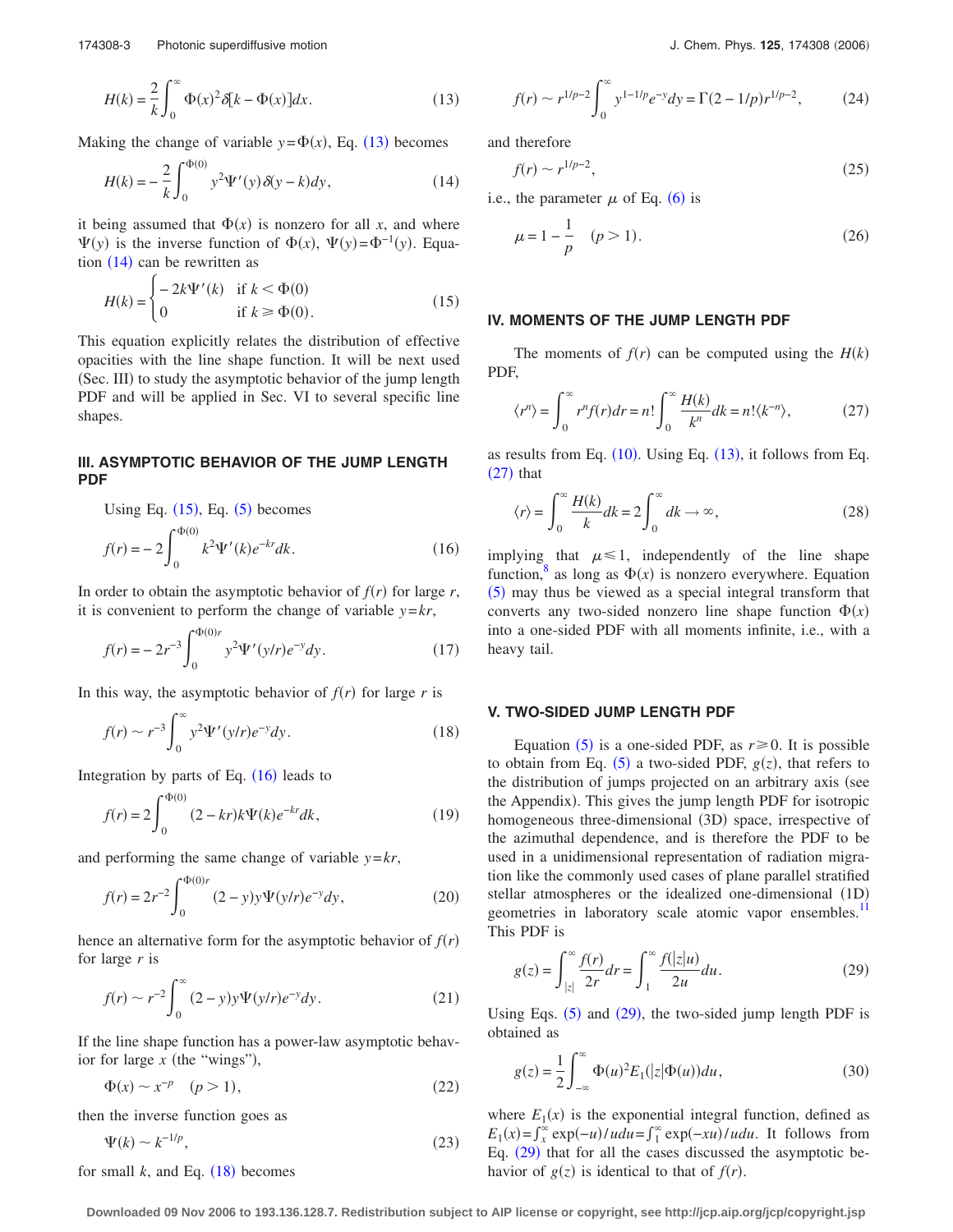<span id="page-3-1"></span>

FIG. 1. One-sided jump length PDF  $[Eq. (5)]$  $[Eq. (5)]$  $[Eq. (5)]$  for the generalized Lorentz line shape [Eq.  $(33)$  $(33)$  $(33)$ ] for  $p=1.3$ ,  $p=2$  (Lorentz), and  $p=2.7$ .

# **VI. RESULTS FOR SELECTED LINE SHAPES**

For the Lorentz line shape [Eq. ([9](#page-1-3))]  $p=2$ , hence<sup>8</sup>  $\mu = \frac{1}{2}$ . For the Doppler line shape  $[Eq. (8)],$  $[Eq. (8)],$  $[Eq. (8)],$ 

$$
\Psi(k) = \sqrt{-\ln(\sqrt{\pi k})},\tag{31}
$$

and Eq.  $(18)$  $(18)$  $(18)$  gives

$$
f(r) \sim r^{-2} (\ln r)^{-1/2} \sim r^{-2}.
$$
 (32)

Therefore<sup>8</sup>  $\mu$ =1, as mentioned above.

One may also consider more general line shape functions, in order to better understand the relation between the asymptotic behaviors of  $\Phi(x)$  and of  $f(r)$ . We shall consider a generalized Lorentz line shape,

<span id="page-3-5"></span>
$$
\Phi_{GL}(x) = \frac{N}{1 + |x|^p} \quad (p > 1),
$$
\n(33)

where *N* is a normalization constant,

$$
N = \frac{1}{2\pi} p \sin(\pi/p),\tag{34}
$$

<span id="page-3-0"></span>as well as a generalized Doppler line shape,

$$
\Phi_{\text{GD}}(x) = N \exp(-|x|^{\beta}) \quad (\beta > 0),\tag{35}
$$

with

<span id="page-3-2"></span>

FIG. 2. One-sided jump length PDF [Eq. ([5](#page-1-0))] for the generalized Doppler line shape [Eq. ([35](#page-3-0))] for  $\beta = 0.5$  (stretched exponential),  $\beta = 1$  (Laplace), and  $\beta = 2$  (Doppler).

<span id="page-3-3"></span>

FIG. 3. Two-sided jump length PDF [Eq. ([29](#page-2-5))] for the generalized Lorentz line shape [Eq.  $(33)$  $(33)$  $(33)$ ] for  $p=1.3$ ,  $p=2$  (Lorentz), and  $p=2.7$ .

<span id="page-3-7"></span>
$$
N = \frac{1}{2\Gamma(1 + 1/\beta)}.\tag{36}
$$

The generalized Doppler line shape  $[Eq. (35)]$  $[Eq. (35)]$  $[Eq. (35)]$  encompasses the Laplace distribution ( $\beta$ =1), and the symmetric stretched  $(\beta < 1)$ , and compressed  $(\beta > 1)$  exponentials, as well as the Gaussian distribution ( $\beta$ =2).

The one-sided jump length PDFs of the generalized Lorentz and Doppler line shapes are shown in Figs. [1](#page-3-1) and [2,](#page-3-2) respectively, for representative values of the respective parameters. The asymptotic behavior starts to be observed for opacities between 5 and 30, depending on the line shape and on the numeric value of the corresponding parameter.

The two-sided jump length PDFs of the generalized Lorentz and Doppler line shapes are shown in Figs. [3](#page-3-3) and [4,](#page-3-4) respectively, for representative values of the respective parameters. These PDFs are infinite for  $z=0$ , owing to the significant contribution of jumps almost orthogonal to the *z* axis note that this already occurs for an exponential jump length PDF, as discussed in the Appendix).

The opacity distribution functions are

<span id="page-3-6"></span>
$$
H_{\text{GL}}(k) = \frac{2N}{pk} \left(\frac{N}{k} - 1\right)^{1/p - 1} \quad (0 < k < N) \tag{37}
$$

and

<span id="page-3-4"></span>

FIG. 4. Two-sided jump length PDF [Eq. ([29](#page-2-5))] for the generalized Doppler line shape [Eq.  $(35)$  $(35)$  $(35)$ ] for  $\beta = 0.5$  (stretched exponential),  $\beta = 1$  (Laplace), and  $\beta = 2$  (Doppler).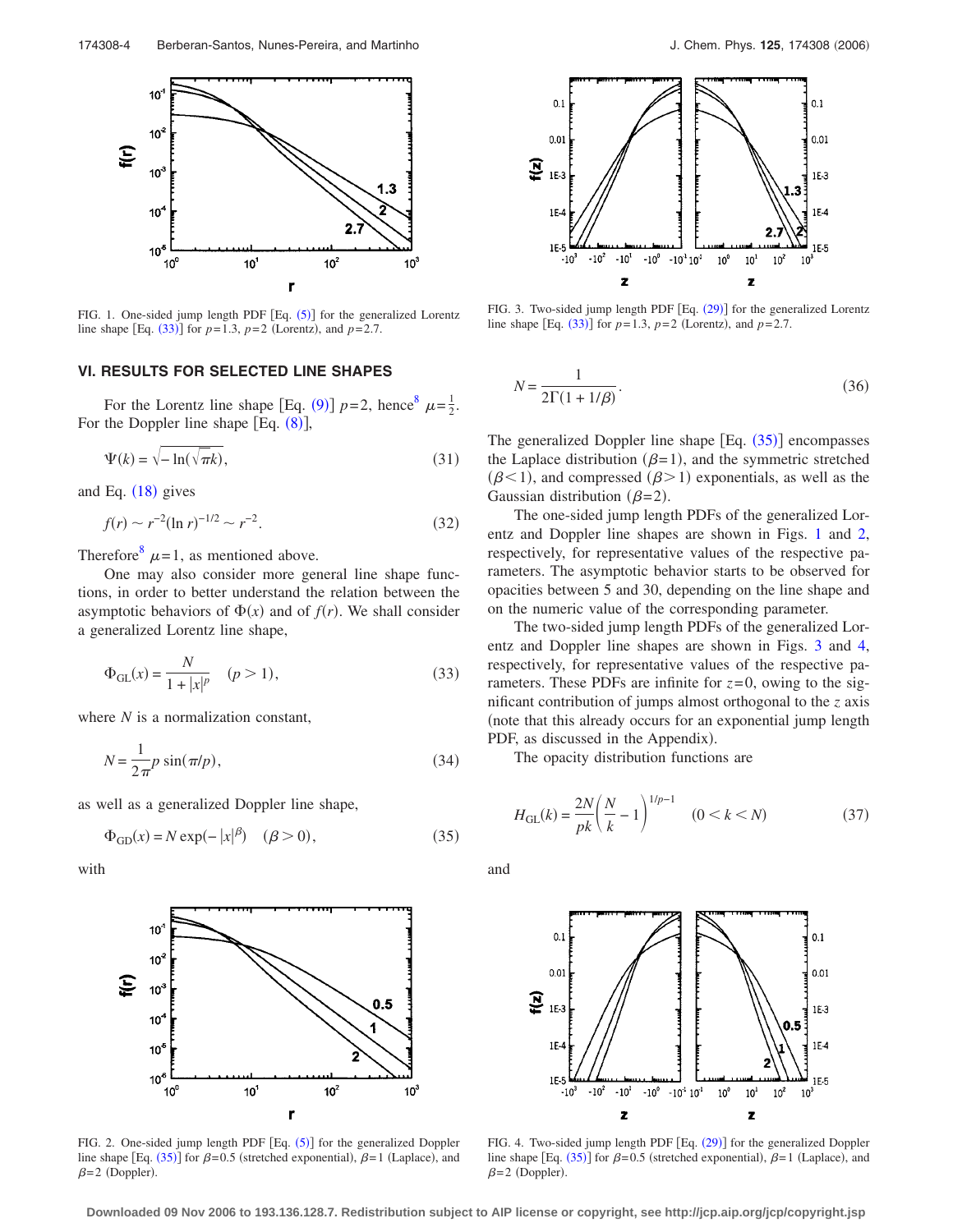<span id="page-4-0"></span>

FIG. 5. PDF of effective opacities for the generalized Lorentz line shape  $[Eq. (37)]$  $[Eq. (37)]$  $[Eq. (37)]$  for  $p=1.3$ ,  $p=2$  (Lorentz), and  $p=2.7$ .

$$
H_{\rm GD}(k) = \frac{2}{\beta} \left[ -\ln \left( \frac{k}{N} \right) \right]^{1/\beta - 1} \quad (0 < k < N) \tag{38}
$$

(see Figs.  $5$  and  $6$ ). It is apparent that an increase in the parameters  $p$  and  $\beta$  gives more weight to the higher effective opacities.

Equation ([26](#page-2-6)) applies to the generalized Lorentz line shape, hence  $\mu=1-1/p$ , and the most extreme superdiffusive behavior is obtained for  $p \rightarrow 1$  (see also Figs. [1,](#page-3-1) [3,](#page-3-3) and [5](#page-4-0)). From Eq. ([7](#page-1-5)), this also implies that  $r_c(t) \sim t^{1/(1-1/p)}$  $\sim t^{1/(p-1)}$  for *p* → 1.

For the generalized Doppler line shape, on the other hand, it can be concluded from Eq. ([18](#page-2-0)) or ([21](#page-2-7)) that  $\mu=1$ holds irrespective of the value of  $\beta$ . One thus arrives to the general result that the lighter the tail of  $\Phi(x)$ , the less heavy the tail of  $f(r)$ , although this tail is always heavy, as  $\mu \leq 1$ . The superdiffusive nature of the random flight originates from the fact that whenever the frequency goes into the tail of the spectral distribution, the mean free path increases enormously. In a simulation, the long but infrequent jumps must be generated with precise weights. For this purpose, the use of the effective opacity PDF is preferable to the direct use of line shape functions.

Trajectories generated from the generalized Lorentz and Doppler line shapes by the Monte Carlo method are shown in Figs. [7–](#page-4-2)[9.](#page-5-0) Figure [7](#page-4-2) shows that the overall topology of the points visited by the fractal random walk depends mainly on the shape of the spectral distribution. Within each type, an increase in the value of parameters  $\beta$  or  $p$  reduces the importance of the larger jumps (see the overall scales and es-

<span id="page-4-2"></span>

FIG. 7. Single trajectories of 50 000 jumps each for the generalized Lorentz and Doppler line shapes in infinite 3D medium (box length in parentheses). All trajectories were obtained with the same random number sequence.

pecially the series of results for the Lorentz distributions). Figures [8](#page-4-3) and [9](#page-5-0) show the self-similar character of the trajectories.

The Voigt line shape,  $11,13$  $11,13$ 

<span id="page-4-4"></span>
$$
\Phi_V(x) = \frac{a}{\pi^{3/2}} \int_{-\infty}^{+\infty} \frac{e^{-u^2}}{a^2 + (x - u)^2} du,
$$
\n(39)

which is the convolution of the Gaussian and Cauchy line shapes, is frequently used to take into account the joint effect of natural broadening (pure Lorentz) or collisional broadening (to a first approximation described by a Lorentzian line shape) and of Doppler broadening. Parameter *a* measures the relative importance of the Lorentz linewidth with respect to the Doppler linewidth. For *a*=0 the line shape is pure Doppler, while for  $a=1$  it is already very close to pure Lorentz in the entire frequency range, as shown in Fig. [10.](#page-5-1) The Voigt line shape function is known to have Doppler character close to the line center, and to be dominated by the Lorentz function in the wings, provided  $a > 0$ . Therefore, for any nonzero value of parameter *a*, the asymptotic behavior of the Voigt line shape is identical to that of the Lorentz function. The effective opacity PDF for the Voigt line shape was numerically computed and is shown in Fig. [11](#page-5-2) for several values of

<span id="page-4-1"></span>

FIG. 6. PDF of effective opacities for the generalized Doppler line shape [Eq. ([38](#page-3-7))] for  $\beta = 0.5$  (stretched exponential),  $\beta = 1$  (Laplace), and  $\beta = 2$ (Doppler).

<span id="page-4-3"></span>

FIG. 8. Single trajectories for the generalized Lorentz line shapes of Fig. [7](#page-4-2) displaying self-similar behavior (10% of the whole scale zoomed on the right).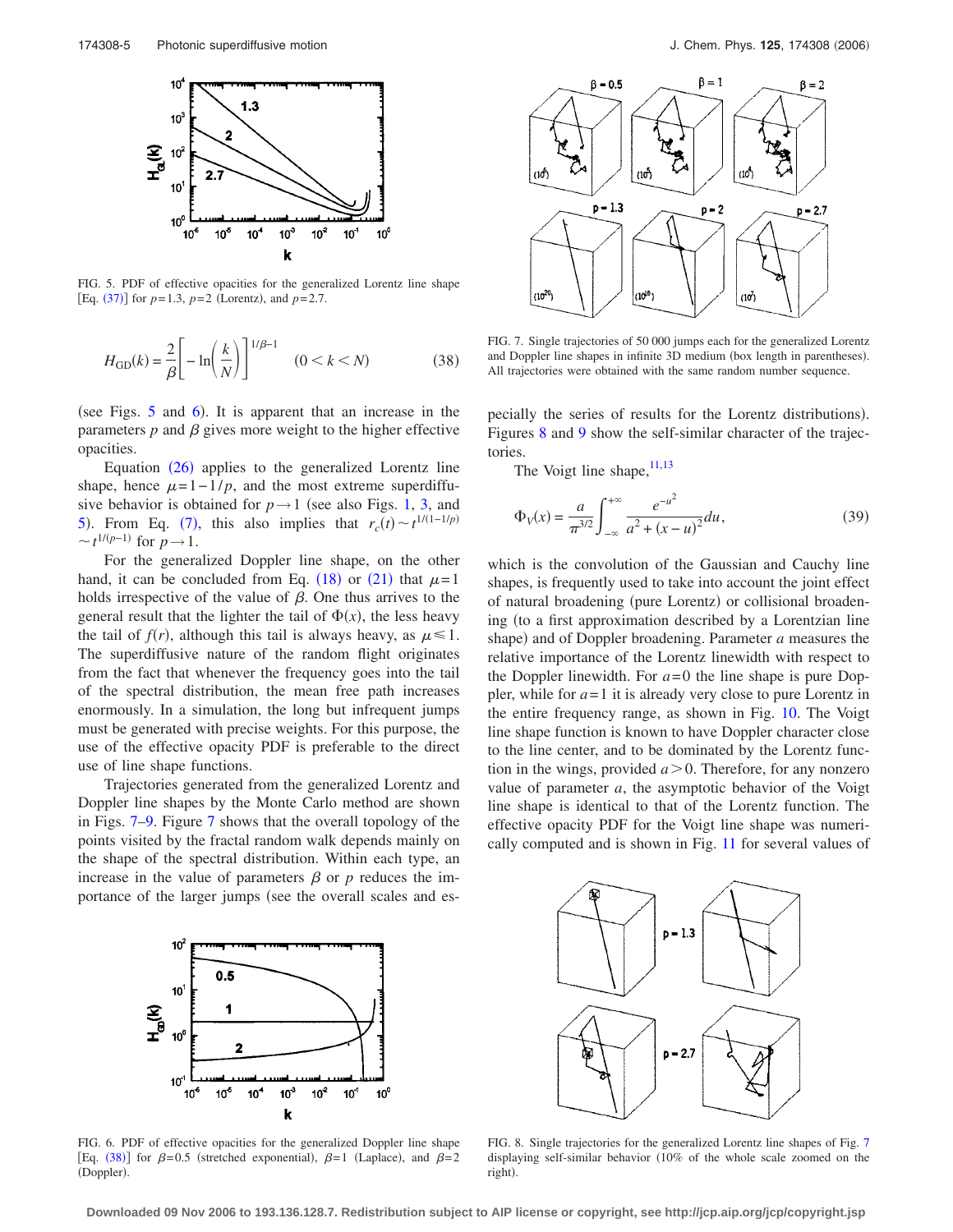<span id="page-5-0"></span>

FIG. 9. Single trajectories for the generalized Doppler line shapes of Fig. [7](#page-4-2) displaying self-similar behavior 40% of the whole scale zoomed on the right).

parameter *a*. It is again observed that for  $a = 0.5$  it is close to Lorentz's, whereas for  $a=10^{-4}$  it coincides with the Doppler PDF for most of the opacities.

### **VII. CONCLUSIONS**

In this work, we considered the relation between the one-sided jump length PDF and the line shape function in resonance radiation trapping in atomic vapors. General relations that give the one-sided jump length PDF and the Lévy parameter  $\mu$  for any line shape were obtained. The two-sided jump length probability density function along an arbitrary axis was also derived. As a side result, a procedure to obtain the Maxwell distribution of velocities from the Maxwell-Boltzmann distribution of speeds was obtained. The results were applied to generalized Doppler, generalized Lorentz, and Voigt line shape functions. It was concluded that the lighter the tail of the line shape function, the less heavy the tail of the one-sided jump length PDF, although this tail is always heavy, as  $\mu \leq 1$ . An important theoretical aspect that remains to be tackled is the effect of partial frequency redistribution on the above results. The experimental study of resonance radiation trapping in atomic vapors with an emphasis on its spatial aspects may provide a clear physical example of a superdiffusive Lévy flight.

<span id="page-5-1"></span>

FIG. 10. The Voigt line profile [Eq. ([39](#page-4-4))] for several values of the *a* parameter.

<span id="page-5-2"></span>

FIG. 11. PDF of effective opacities for the Voigt line shape [Eq. ([39](#page-4-4))] as a function of the *a* parameter.

#### **ACKNOWLEDGMENTS**

This work was supported by Fundação para a Ciência e Tecnologia (FCT) (Portugal) under Project No. POCTI/ 58535/QUI/2004 and by FCT and Universidade do Minho (Portugal) under Project No. REEQ/443/EEI/2005.

#### **APPENDIX: CALCULATION OF THE TWO-SIDED JUMP LENGTH PDF**

Without loss of generality, the axis for which the twosided jump length PDF is computed may be conveniently taken to be the *z* axis. In spherical coordinates,  $z = r \cos \theta$ . Given the assumption of isotropy, the PDFs of  $r$  and of  $\theta$  are, respectively,  $f(r)$  and  $1/2 \sin \theta$ . Considering at first only non-negative values of *z* and using the random variable transformation theorem,<sup>1</sup> the PDF for  $\zeta$  is given by

$$
g(z) = \int_0^\infty \int_0^{\pi/2} \int_0^{2\pi} \delta(z - r \cos \theta) \frac{1}{4\pi} \sin \theta f(r) d\varphi d\theta dr
$$

$$
= \frac{1}{2} \int_0^\infty \int_0^{\pi/2} \delta(z - r \cos \theta) \sin \theta f(r) d\theta dr, \qquad (A1)
$$

or, making the change of variable  $u = \cos \theta$ ,

$$
g(z) = \frac{1}{2} \int_0^\infty \int_0^1 \delta(z - ur) f(r) du dr,
$$
 (A2)

that can in turn be transformed into

$$
g(z) = \frac{1}{2} \int_0^\infty \frac{f(r)}{r} \left( \int_0^r \delta(v - z) dv \right) dr
$$
  
= 
$$
\frac{1}{2} \int_0^\infty \delta(v - z) \left( \int_v^\infty \frac{f(r)}{r} dr \right) dv,
$$
 (A3)

hence it is obtained that

$$
g(z) = \int_{z}^{\infty} \frac{f(r)}{2r} dr \quad (z \ge 0).
$$
 (A4)

Given the symmetry of the problem, the final result, valid for any *z*, is